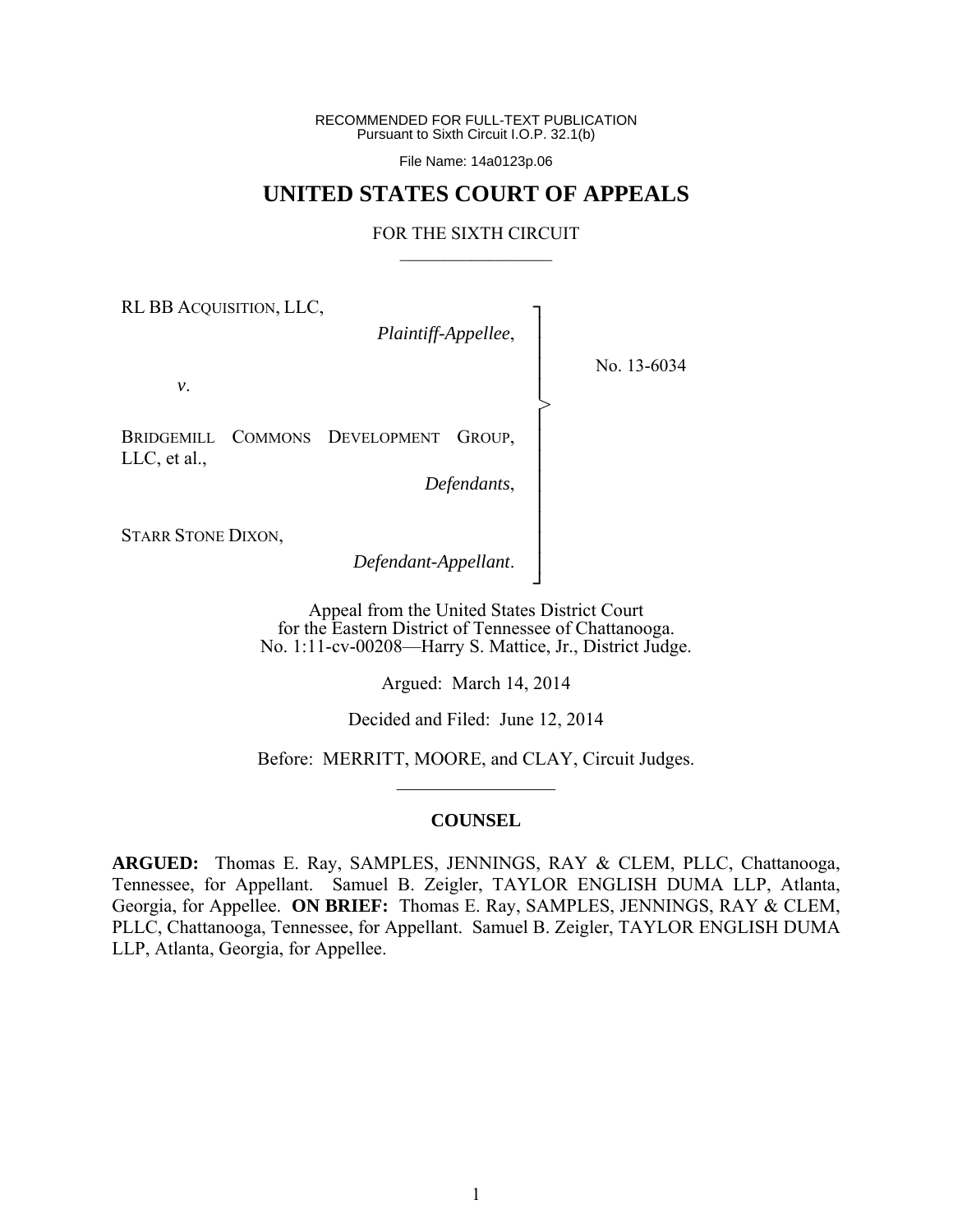# **OPINION**  $\frac{1}{2}$

 $\frac{1}{2}$ 

CLAY, Circuit Judge.In this action for breach of guaranty, Defendant Starr Stone Dixon ("Starr") appeals the district court's holding that she cannot assert a violation of the Equal Credit Opportunity Act ("ECOA"), 15 U.S.C. § 1691 *et seq.*, and its implementing regulation, Regulation B, 12 C.F.R.  $\S$  202.1 *et seq.*, 12 C.F.R.  $\S$  1002.1 *et seq.*,<sup>1</sup> as an affirmative defense. Starr also appeals the court's grant of summary judgment in favor of Plaintiff RL BB Acquisition, LLC. We hold that a violation of ECOA and Regulation B can be asserted as an affirmative defense of recoupment, and therefore **REVERSE** in part, **VACATE** in part, and **REMAND**.

#### **BACKGROUND**

Starr's husband, Defendant H. Bernard Dixon ("Bernard"), spent a lifetime making his fortune as a franchisee for numerous fast food chains. In 2005, Bernard decided to invest millions in two residential developments in the Atlanta exurbs—one named Bridgemill Commons and the other named Mabry Farms. His timing could have been better. In the wake of the global financial crisis of 2008, these investments were left nearly \$10 million in debt. Bernard sought to refinance this debt on more flexible terms.

To accomplish this refinancing, Bernard approached John Bryan, a loan officer at the Cleveland, Tennessee branch of BB&T Bank, where Bernard had been a customer and borrower since the early 2000s. Bernard initially hoped to refinance the outstanding debt on both developments. The Mabry Farms development owed approximately \$3.2 million to United Community Bank (the "UCB Loan"). The Bridgemill Commons development owed \$6.4 million to Regions Bank (the "Regions Loan"). The listed borrower on the Regions Loan was Defendant Bridgemill Commons Development Group, LLC ("BCDG"), a Georgia company owned by

**<sup>1</sup>** Regulation B was first promulgated as 12 C.F.R. § 202.1 *et seq. See* 40 Fed. Reg. 49,298 (Oct. 22, 1975). During the pendency of this action, Regulation B was reissued as 12 C.F.R. § 1002.1 *et seq.*, "making only certain non-substantive, technical, formatting, and stylistic changes." 76 Fed. Reg. 79,442, 79,442 (Dec. 21, 2011). For ease of reference, we will cite to both versions.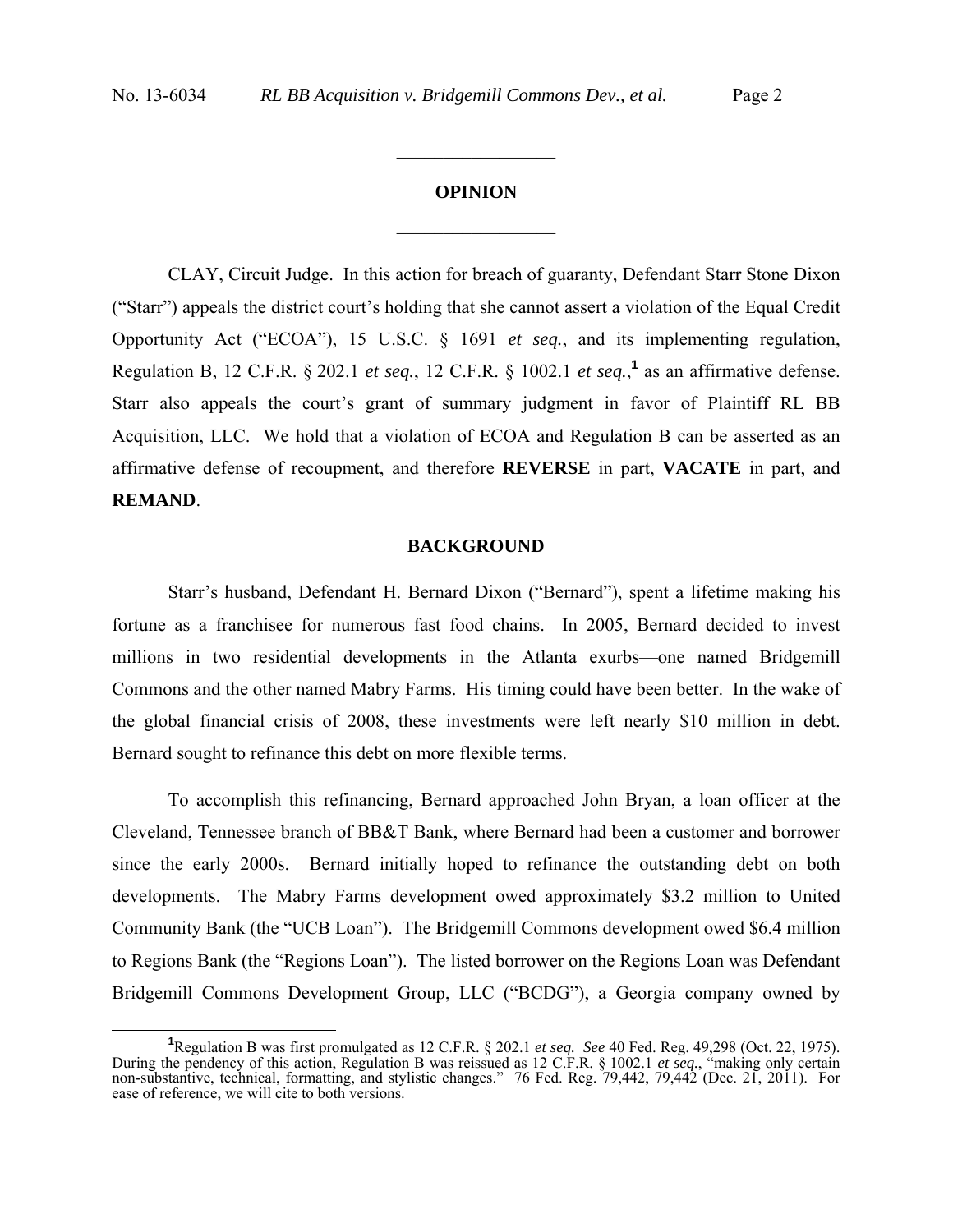Bernard that had been created to purchase the Bridgemill Commons development. Bernard gave BB&T a personal financial statement in support of his loan application, detailing his and Starr's financial circumstances as of March 31, 2008. BB&T also appraised the Bridgemill Commons development, valuing it as \$5.65 million.

Based on this information, BB&T concluded that Bernard and BCDG were not independently creditworthy for a loan large enough to refinance both the Regions Loan and the UCB Loan. Bryan informed Bernard of this conclusion, but suggested that BB&T could refinance the Regions Loan, so long Bernard could find additional collateral. Bernard agreed to pledge nearly 40,000 shares of BB&T stock and a corporate debenture. Starr agreed to pledge the same number of BB&T shares, which she owned individually. Including these new pledges, Bernard had over \$8.8 million of collateral supporting his loan application. Based on BB&T's underwriting policies, the bank determined that it could issue a loan of approximately \$6.1 million—still less than the Regions Loan.

To shore up the application, Bernard executed a personal guaranty, meaning that he would be personally liable in the case of a default by the borrower, which would be BCDG. Starr also executed a guaranty—and it is this agreement that gives rise to the appeal now before us.

The parties dispute how Starr came to execute her guaranty. Bryan asserts that he initially discussed the possibility of Bernard's daughters—who had apparently received a good deal of the family fortune—providing some collateral or a guaranty to support the loan. Bryan asserts that Bernard suggested that Starr act as guarantor instead. For his part, Bernard insists that Bryan demanded that Starr provide a guaranty. One piece of documentary evidence lends credence to Bernard's version of events. BB&T produced a summary of the requirements for the loan, which Bryan gave to Bernard on May 2, 2008. Item one in the summary reads: "[Starr] will be required to co-sign the notes with her future release subject to negotiation." (R. 68-1, Bryan Aff., at 389.) Bryan counters that this summary simply reflects Bernard's own suggestion that his wife execute a guaranty. Starr herself concedes that she never spoke with Bryan or anyone from BB&T; rather, Bernard told her that BB&T required her signature. Starr claims she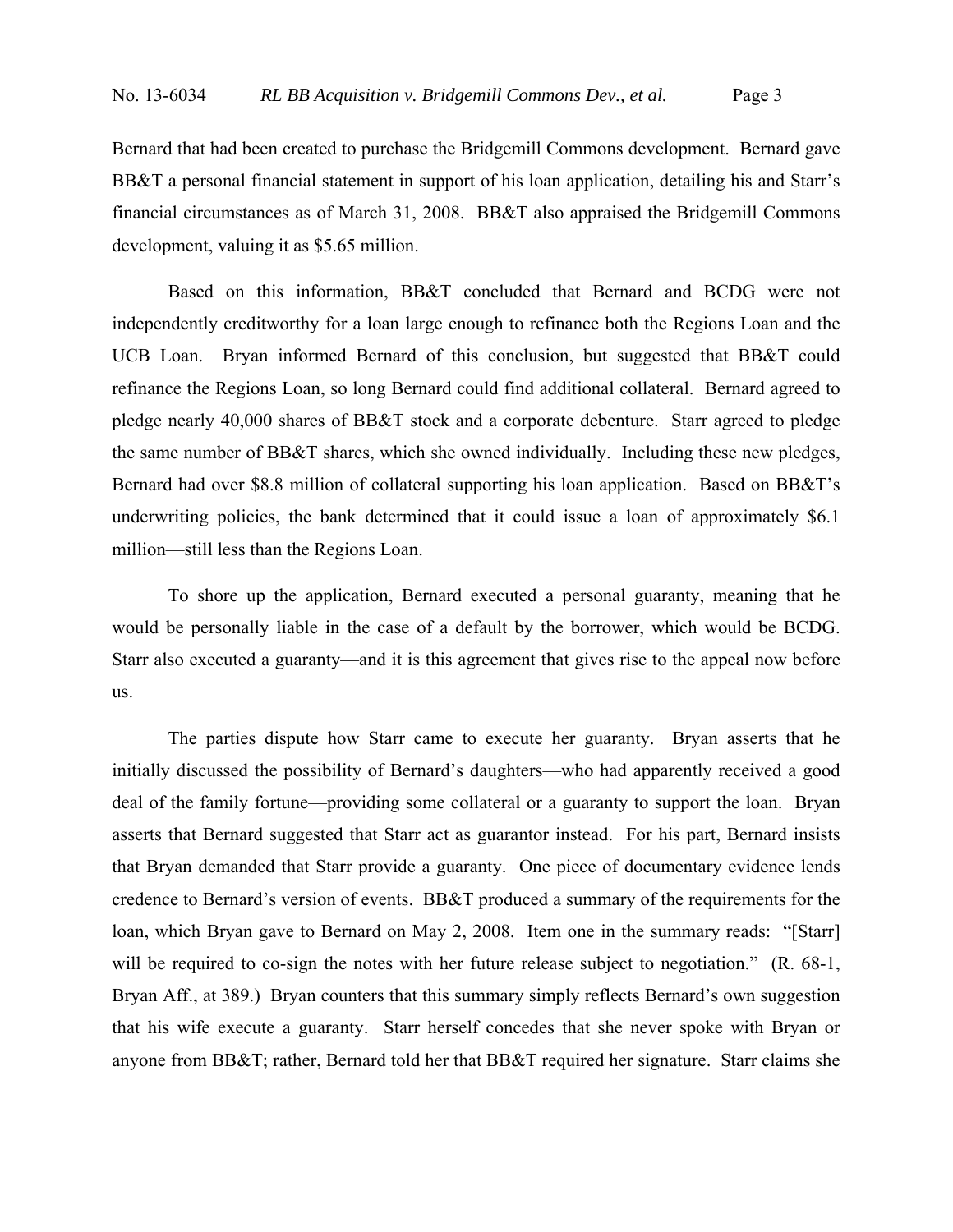felt tremendous pressure to sign a guaranty, although she admits that the pressure did not come directly from BB&T.

The loan transaction closed on June 4, 2008. On that date, BCDG issued a note for \$6.4 million, plus interest, to BB&T (the "BCDG Note"). Bernard and Starr executed three security agreements related to the BCDG Note. They also each executed a guaranty, which made them individually liable for the amount owed on the BCDG Note. That note came due by its own terms on June 5, 2010. The district court found that by that date, Defendants had paid down less than \$2 million of the principal. On February 25, 2011, BB&T transferred the BCDG Note and the guarantees to Rialto Real Estate Fund, LP. Rialto in turn transferred the BCDG Note and guarantees to Plaintiff on July 27, 2011.

On August 12, 2011, Plaintiff filed suit in the U.S. District Court for the Eastern District of Tennessee on the basis of diversity jurisdiction. Plaintiff asserted five causes of action, including breach of guaranty against Starr. Defendants answered on December 12, 2011. In the answer, Starr asserted that her guaranty was unenforceable since it violated ECOA and Regulation B—specifically, Regulation B's prohibition on requiring spouses to guarantee loans. *See* 12 C.F.R. § 202.7(d), 12 C.F.R. § 1002.7(d). Starr later moved for summary judgment on this ground, while Plaintiff filed its own motion for summary judgment on the merits of its breach-of-guaranty claim. The district court held that Starr could not raise violations of ECOA and Regulation B as an affirmative defense. The court also held that Plaintiff had proven that Starr was liable under her guaranty, but the amount of damages remained to be resolved. After the parties stipulated to the amount of damages, the district court entered a final judgment. Starr's appeal timely followed.**<sup>2</sup>**

#### **DISCUSSION**

### **I. ECOA AND REGULATION B**

Congress enacted ECOA in 1974 "to eradicate credit discrimination waged against women, especially married women whom creditors traditionally refused to consider for individual credit." *Mays v. Buckeye Rural Elec. Coop.*, 277 F.3d 873, 876 (6th Cir. 2002)

**<sup>2</sup>** <sup>2</sup>BCDG and Bernard did not appeal.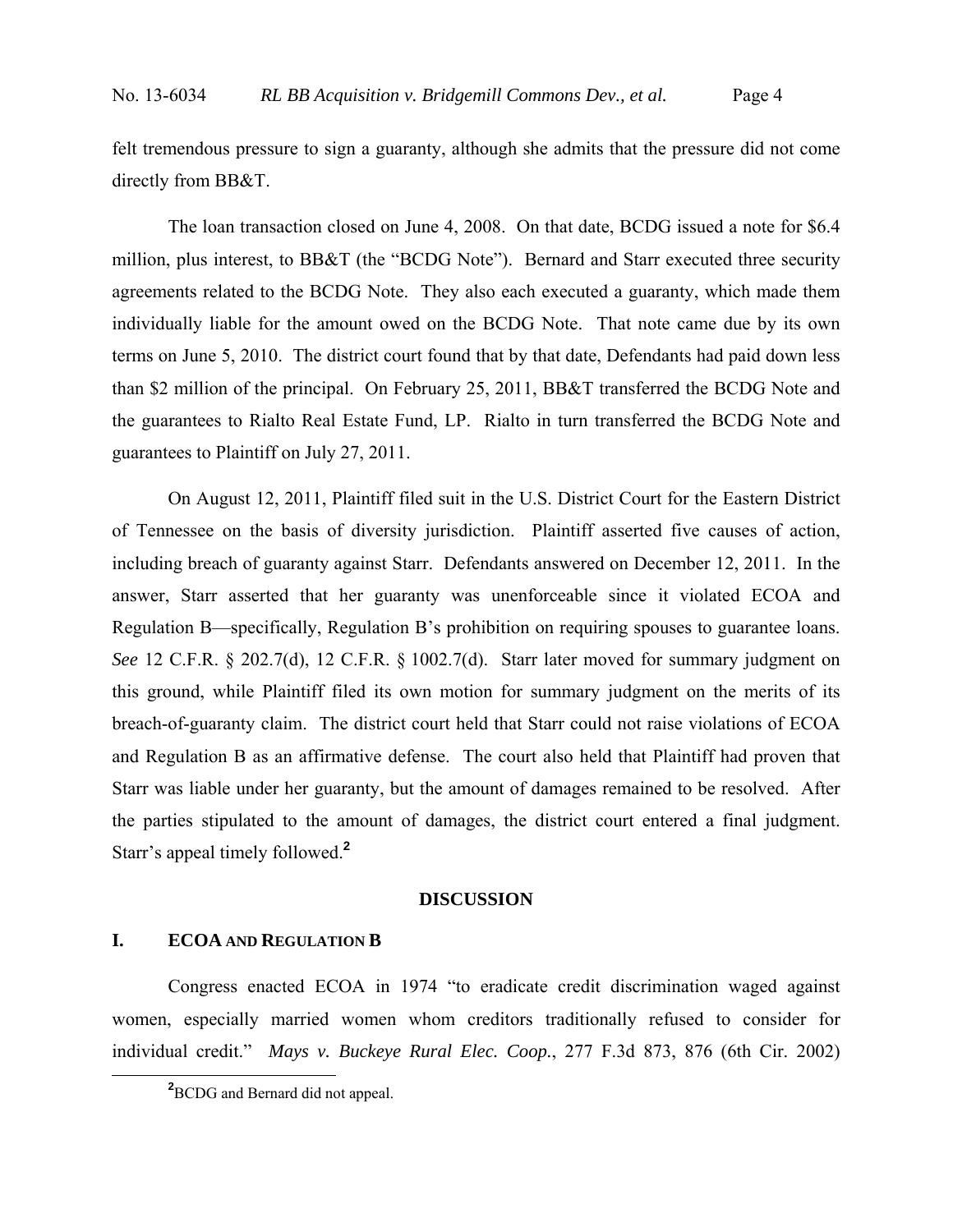(quotation marks omitted). In Congress' judgment, one's marital status—along with race, religion, and other traits, which were added to the statute in 1976—generally "are, and must be, irrelevant to a credit judgment." S. Rep. No. 94-589, at 3 (1976), *reprinted in* 1976 U.S.C.C.A.N. 403, 405; *see also Lewis v. ACB Bus. Servs., Inc.*, 135 F.3d 389, 406 (6th Cir. 1998). ECOA thus makes it "unlawful for any creditor to discriminate against any applicant, with respect to any aspect of a credit transaction  $\Box$  on the basis of . . . sex or marital status," among other things. 15 U.S.C. § 1691(a).

Congress mandated that the agency charged with overseeing ECOA—first the Federal Reserve, now the Consumer Financial Protection Bureau—promulgate regulations "to carry out the [statute's] purposes." 15 U.S.C. § 1691b(a). Regulation B is the result of Congress' directive. Like ECOA, Regulation B aims "to promote the availability of credit to all creditworthy applicants without regard to . . . sex [or] marital status [and other factors] . . . [and] prohibits creditor practices that discriminate on the basis of any of these factors." 12 C.F.R. § 202.1(b), 12 C.F.R. § 1002.1(b). This case focuses on a portion of Regulation B that we will refer to as the "spouse-guarantor rule," which prohibits a creditor from requiring an applicant's spouse to guarantee a credit instrument, even if the creditor requires *someone* to execute a guaranty. *See* 12 C.F.R. § 202.7(d)(5), 12 C.F.R. § 1002.7(d)(5). "The applicant's spouse may serve as an additional party [supporting the application], but the creditor shall not require that the spouse be the additional party."**<sup>3</sup>** *Id.*

Creditors who violate ECOA or Regulation B may be sued for actual damages, punitive damages, and attorneys' fees. *See* 15 U.S.C. § 1691e. But only "applicants" have the ability to sue for ECOA violations. *See id.* ECOA's definition of "applicant" does not explicitly include guarantors. *See* 15 U.S.C. § 1691a(b). Regulation B, however, contains its own definition of "applicant," and that definition allows guarantors to sue for violations of the spouse-guarantor rule. *See* 12 C.F.R. § 202.2(e), 12 C.F.R. § 1002.2(e).

**<sup>3</sup>** <sup>3</sup>Another portion of the spouse-guarantor rule prohibits creditors from "requir[ing] the signature of an applicant's spouse . . . , other than a joint applicant, on any credit instrument if the applicant qualifies under the creditor's standards of creditworthiness for the amount and terms of the credit requested." 12 C.F.R. § 202.7(d)(1), 12 C.F.R. § 1002.7(d)(1). Limited exceptions allow a creditor to require an applicant's spouse's signature if the creditor reasonably believes the signature necessary to satisfy the debt in the event of default. *See* 12 C.F.R.  $§ 202.7(d)(2)–(4), 12$  C.F.R. § 1002.7(d)(2)–(4).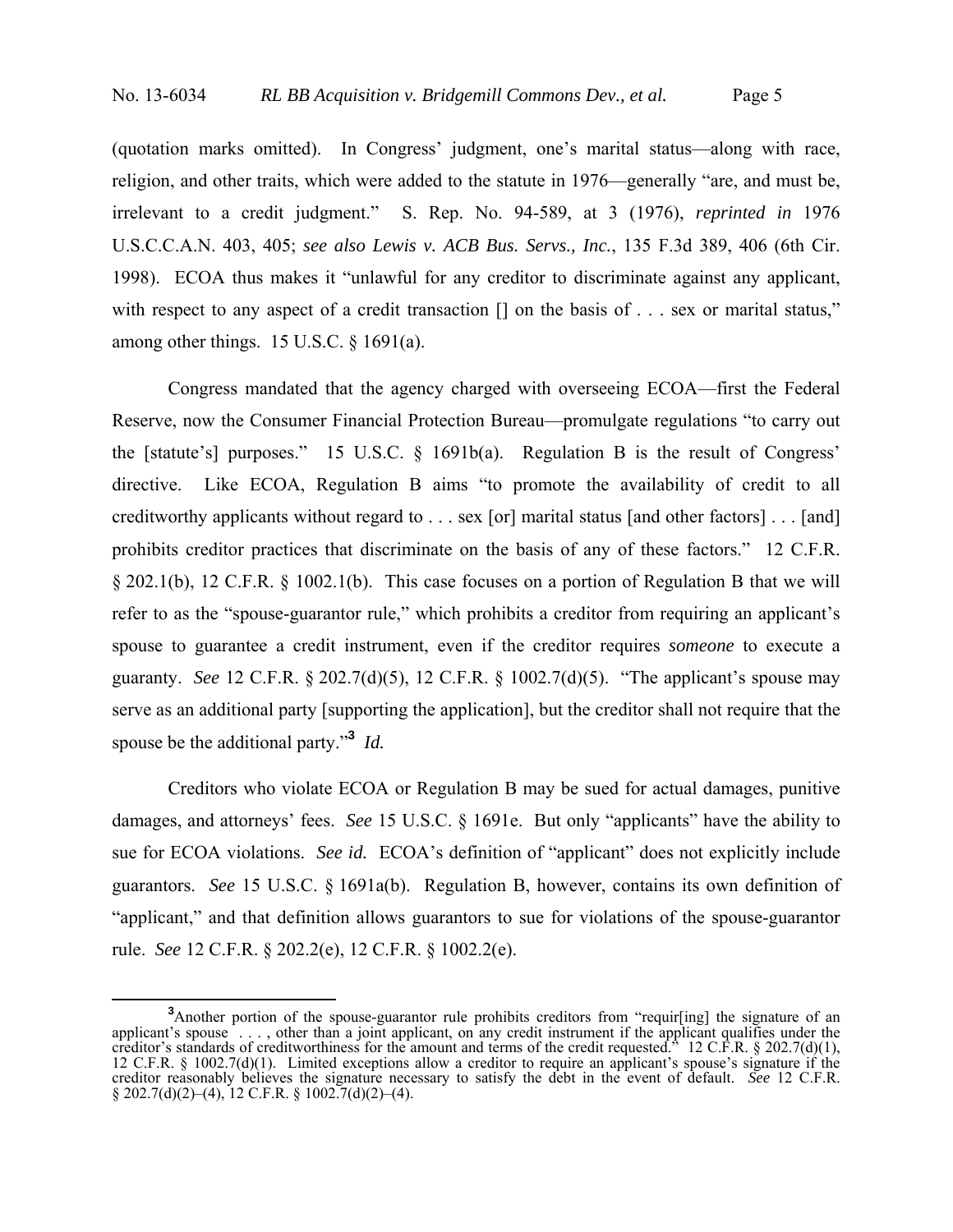This appeal raises two issues of first impression concerning ECOA's statutory and regulatory scheme. First, we must determine whether Regulation B's definition of "applicant," which differs from the definition in ECOA, is entitled to deference such that guarantors may raise ECOA claims. Second, we must decide if a spouse-guarantor can assert a violation of Regulation B—and therefore of ECOA—as an affirmative defense. We review these questions of statutory and regulatory interpretation *de novo*. *See Metro. Hosp. v. U.S. Dep't of Health & Human Servs.*, 712 F.3d 248, 255 (6th Cir. 2013); *Bowling Green v. Martin Land Dev. Co.*, 561 F.3d 556, 558 (6th Cir. 2009).

# **II. REGULATION B'S DEFINITION OF "APPLICANT" IS ENTITLED TO DEFERENCE**

ECOA's protections and remedies apply to "applicants" for credit, whom the statute defines as "any person who applies to a creditor directly for an extension, renewal, or continuation of credit, or applies to a creditor indirectly by use of an existing credit plan for an amount exceeding a previously established credit limit." 15 U.S.C. § 1691a(b). While ECOA's definition of applicant does not overtly include guarantors, Regulation B's definition of applicant does for the purposes of enforcing spouse-guarantor rule. *See* 12 C.F.R. § 202.2(e), 12 C.F.R.  $§ 1002.2(e).$ 

Regulation B was promulgated under ECOA's express grant of rulemaking authority. See 15 U.S.C. § 1691b. We will therefore defer to the regulatory definition of "applicant" if this provision survives the two-step inquiry of *Chevron, U.S.A., Inc. v. Natural Resources Defense Council, Inc*., 467 U.S. 837 (1984). At step one, we ask "whether Congress has directly addressed the precise question at issue." *Mayo Found. for Med. Educ. & Research v. United States*, 131 S. Ct. 704, 711 (2011) (quotation marks omitted). If so, Congress' intent naturally overrides a contrary regulatory construction. *See City of Arlington, Tex. v. F.C.C.*, 133 S. Ct. 1863, 1868 (2013). But if Congress was silent or the statute is ambiguous on the issue at hand, then "the question for the court is whether the agency's answer is based on a permissible construction of the statute." *Chevron*, 467 U.S. at 843.

Turning to the statute before us, at *Chevron* step one we must ask whether ECOA's definition of "applicant" unambiguously excludes guarantors, or whether the statute is ambiguous on this issue. "[A]pplying the ordinary tools of statutory construction," we hold that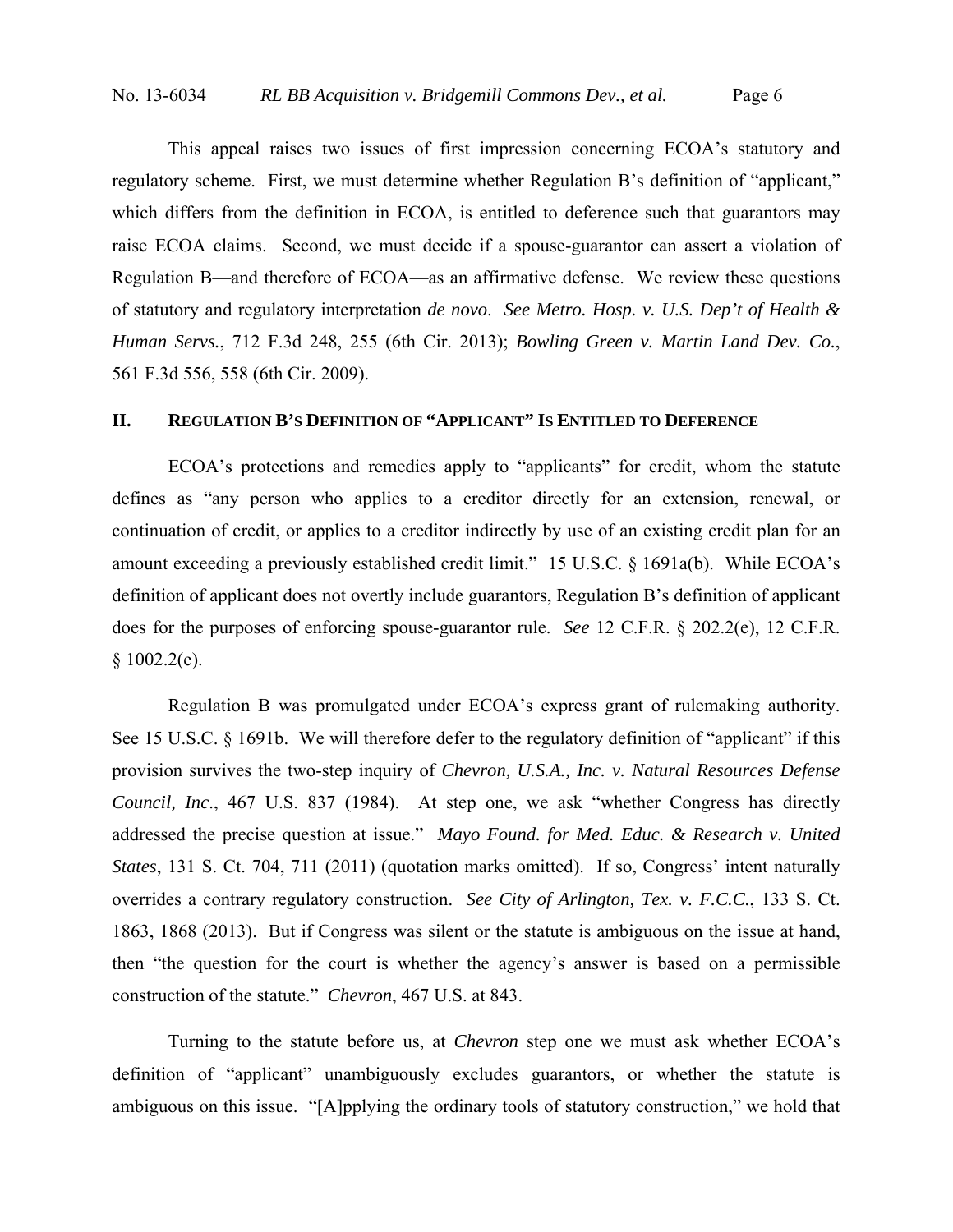the statutory definition is ambiguous because it could be read to include third parties who do not initiate an application for credit, and who do not seek credit for themselves—a category that includes guarantors. *Arlington*, 133 S. Ct. at 1868. We reach this conclusion based on two broad terms in the definition, "applies" and "credit."

First, "applies." Dictionaries define this verb as "to make an appeal or a request esp. formally and often in writing and usu. for something of benefit to oneself," Webster's Third New Int'l Dictionary 105 (1993), or "[t]o make an approach to (a person) for information or aid; to have recourse or make application *to*, to appeal *to*; to make a (formal) request for." Oxford English Dictionary (3d ed. 2008), *available* at http://www.oed.com/view/Entry/9724. A guarantor does not traditionally approach a creditor herself asking for credit. Rather, as was the case here, a guarantor is a third party to the larger application process. But a guarantor does formally approach a creditor in the sense that the guarantor offers up her own personal liability to the creditor if the borrower defaults. A guarantor's offer is not gratuitous; she makes it in consideration for credit that she hopes the borrower will receive. Certainly, a guarantor does not ordinarily make the initial approach to a creditor, and one permissible reading of this term is that only the initial applicant can be deemed to "apply" for credit. But the text could just as easily encompass all those who offer promises in support of an application—including guarantors, who make formal requests for aid in the form of credit for a third party.

The term "credit" furthers the ambiguity of the statutory definition. ECOA defines "credit" as "the right granted by a creditor to a debtor to defer payment of debt or to incur debts and defer its payment or to purchase property or services and defer payment therefor." 15 U.S.C. § 1691a(d). As this definition makes clear, an "applicant" requests credit, but a "debtor" reaps the benefit. The use of these two different terms suggests that the applicant and the debtor are not always the same person. *See Sosa v. Alvarez-Machain*, 542 U.S. 692, 711 n.9 (2004). If an applicant is not necessarily the debtor, it would be reasonable to conclude that the applicant could be a third party, such as a guarantor.

Moving from the text to ECOA's larger context, *see Disc. Tobacco City & Lottery, Inc. v. United States*, 674 F.3d 509, 549 (6th Cir. 2012), we see no reason to artificially limit the possible meanings of "applicant." ECOA prohibits discrimination "with respect to *any aspect* of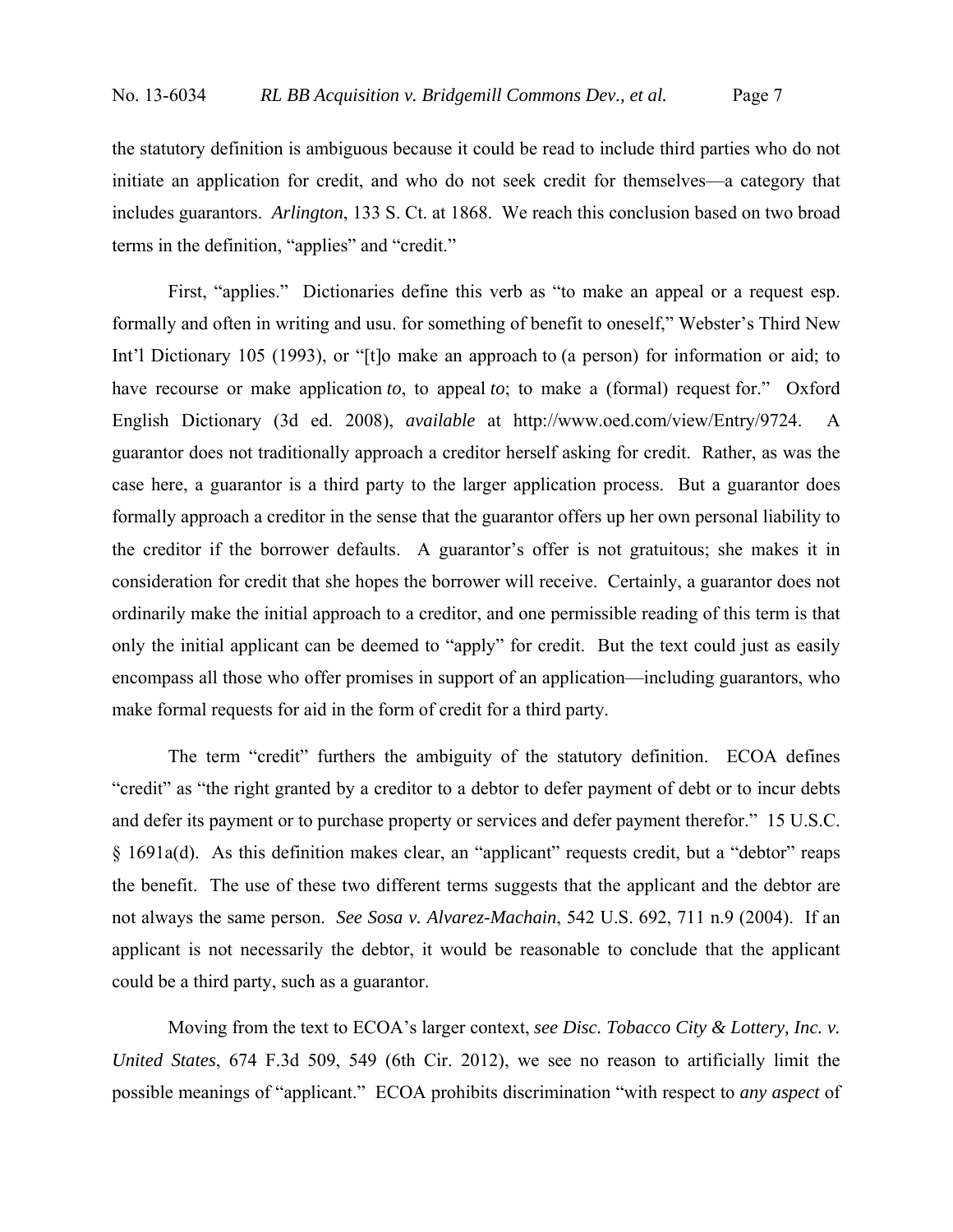a credit transaction," 15 U.S.C. § 1691(a) (emphasis added), and we have previously noted that the statute has "broad remedial goals." *Barney v. Holzer Clinic, Ltd*., 110 F.3d 1207, 1211 n.6 (6th Cir. 1997). This context confirms what the plain language reveals—ECOA's definition of "applicant" could be construed to cover a guarantor. The statute is therefore ambiguous and we move on to *Chevron* step two.

Our task at *Chevron* step two is to determine whether the regulation stems from a permissible construction of the statute. "In answering this question, we need not conclude that the agency construction was the only one it permissibly could have adopted to uphold the construction, or even the reading we would have reached if the question initially had arisen in a judicial proceeding." *Alliance for Cmty. Media v. F.C.C.*, 529 F.3d 763, 778 (6th Cir. 2008) (quotation marks and alteration omitted). Since "at least one of the natural meanings" of applicant includes guarantors, we conclude that "the agency's interpretation [] represents a permissible one entitled to deference." *Harris v. Olszewski*, 442 F.3d 456, 467 (6th Cir. 2006). It was also a result that the regulators reached with caution. When the Federal Reserve began the process of amending Regulation B to cover guarantors, it initially proposed that guarantors would be deemed applicants throughout the regulation. *See* 50 Fed. Reg. 48,018, 48,020 (Nov. 20, 1985). This definition would have allowed guarantors to sue for violations of any portion of Regulation B. But the final version limited the definition of applicant so it would only apply to the spouse-guarantor rule. The Federal Reserve reached this conclusion "in response to the concerns of industry commenters who believed that the unlimited inclusion of guarantors and similar parties in the definition might subject creditors to a risk of liability for technical violations of various provisions of the regulation." *Id*. This reasoned response is not "arbitrary, capricious, or manifestly contrary to the statute." *Household Credit Servs., Inc. v. Pfennig*, 541 U.S. 232, 239 (2004) (quotation marks omitted).

Our conclusion accords with the vast majority of courts that have examined this issue. *See Empire Bank v. Dumond*, No. 13-CV-388, 2013 WL 6238605, at \*6 (N.D. Okla. Dec. 3, 2013) (collecting cases). But in 2007, this universal deference to Regulation B was upset by a paragraph of dicta in a Seventh Circuit decision, *Moran Foods, Inc. v. Mid-Atlantic Market Development Co*., 476 F.3d 436 (7th Cir. 2007). According to *Moran*, "there is nothing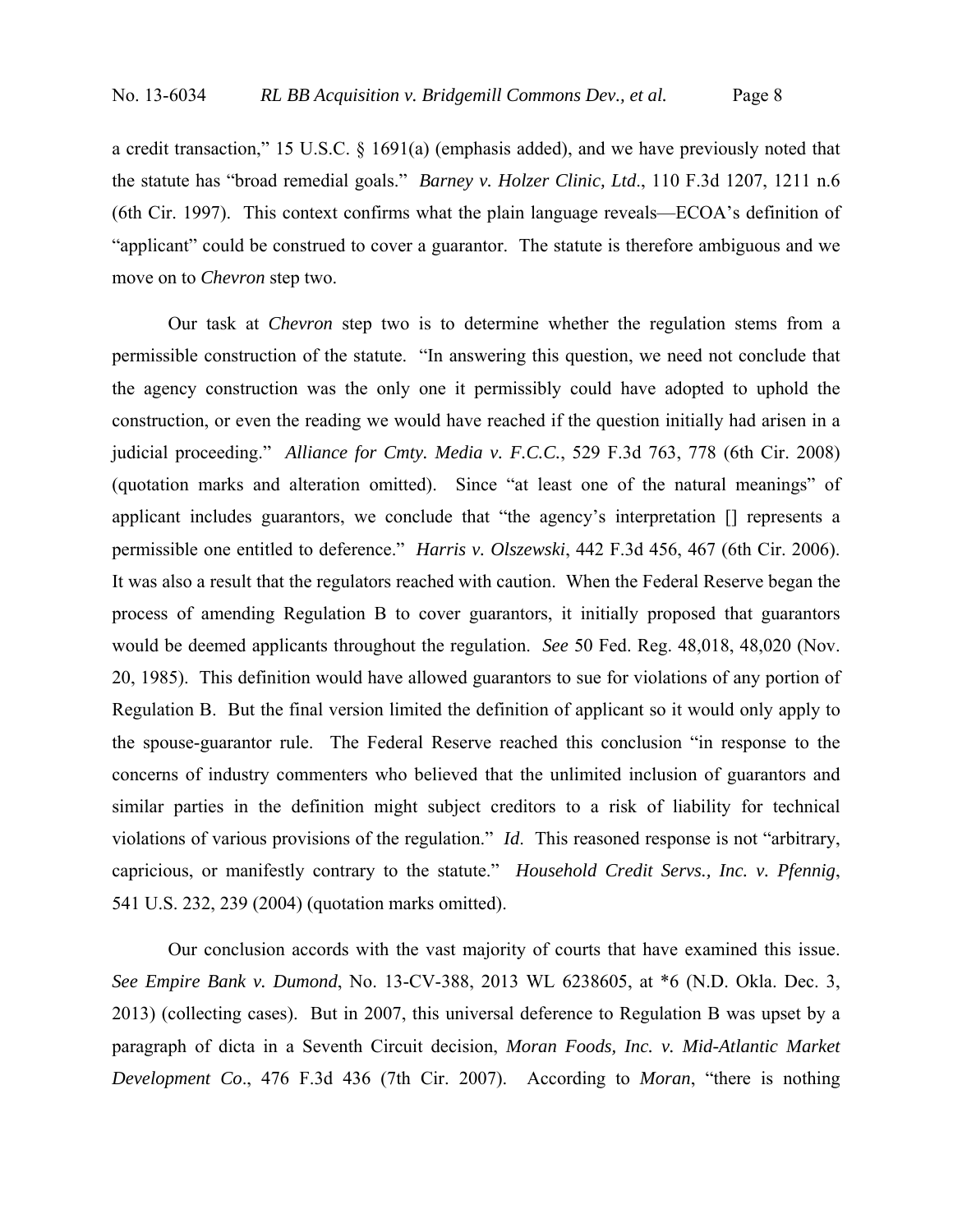ambiguous about" the statutory definition of "'applicant' and no way to confuse an applicant with a guarantor." *Id.* at 441. Furthermore, allowing guarantors to press ECOA claims "opens" vistas of liability that the Congress that enacted the Act would have been unlikely to accept." *Id*. While ECOA lawsuits typically involve modest amounts of damages, if guarantees can be struck down for violations of the statute, then "the creditor might lose the entire debt." *Id*.

As we explained above, ECOA's definition of "applicant" is not straightforward and is easily broad enough to capture a guarantor. *Moran* does not offer a competing interpretation of the statute apart from its offhanded dismissal of Regulation B's definition. Furthermore, we are not troubled by the prospect of guarantors being made whole after a creditor violates the law. A creditor will only lose its entire debt if the borrower immediately defaults and the pledged collateral turns out to be worthless. We will not strike down a valid regulation to salvage bad underwriting. Congress has also been unmoved by this argument. ECOA has undergone several amendments since the Federal Reserve included guarantors within the definition of "applicant"—including an extensive amendment to the statute after *Moran* was decided—and none has clarified that the term "applicant" cannot include guarantors. We will not construe a statute in reliance on "legislative silence that is contrary to all other textual and contextual evidence of congressional intent." *United States v. Martin*, 438 F.3d 621, 632 (6th Cir. 2006) (quotation marks omitted). But nor will we invalidate a regulation over a disagreement with an agency's policy which Congress has had time and opportunity to reverse.

Regulation B's definition of "applicant" constitutes a valid construction of the statutory definition of that term. A guarantor may therefore seek relief for violations of the spouseguarantor rule.

# **III. A SPOUSE-GUARANTOR CAN ASSERT AN AFFIRMATIVE DEFENSE OF RECOUPMENT**

A creditor who violates Regulation B necessarily violates ECOA itself. *See* 15 U.S.C. § 1691a(g). An applicant harmed by the creditor's violation of Regulation B has the full range of ECOA remedies available to her. *See* 12 C.F.R. § 202.16(b), 12 C.F.R. § 1002.16(b). If a guarantor discovers a violation of the spouse-guarantor rule, she is free to bring an independent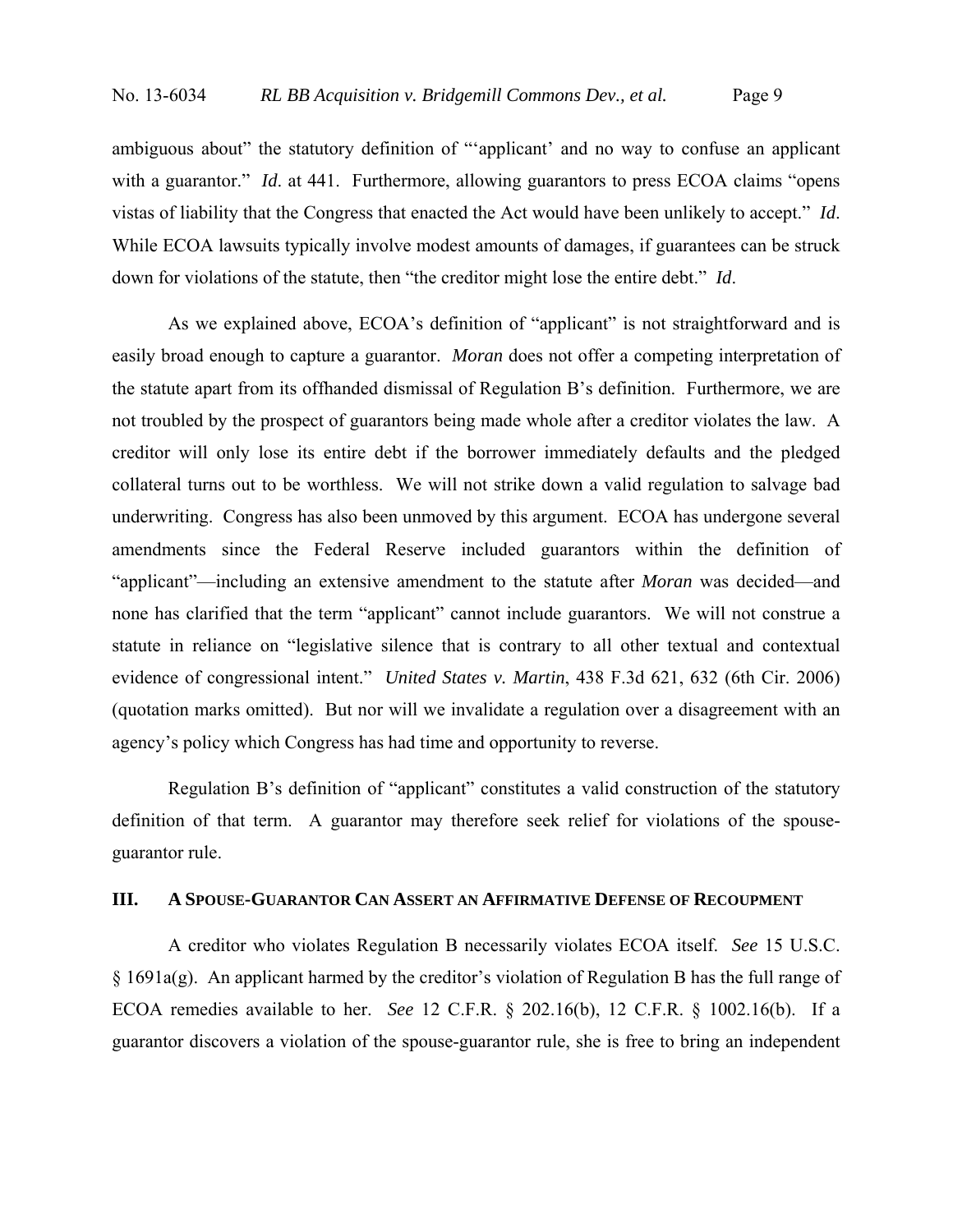lawsuit (or a counterclaim) within ECOA's statute of limitations.**<sup>4</sup>** The question before us now is whether ECOA's remedies include asserting violations of the statute and Regulation B as an affirmative defense in an action to recover on the underlying debt.

Many courts have addressed whether ECOA violations can be asserted as an affirmative defense, and those courts have generally taken one of three positions. *See Bank of the West v. Kline*, 782 N.W.2d 453, 459–61 (Iowa 2010). First, several courts, including the district court in this case, have held that ECOA violations cannot be raised as an affirmative defense—only as a claim or counterclaim. *See, e.g.*, *Riggs Nat'l Bank of Wash., D.C. v. Linch*, 829 F. Supp. 163, 169 (E.D. Va. 1993), *aff'd on other grounds*, 36 F.3d 370 (4th Cir. 1994). Second, some courts—including the only two federal courts of appeals to have addressed this issue—have held that ECOA violations can be raised as a defense of recoupment. *See Bolduc v. Beal Bank, SSB*, 167 F.3d 667, 672 (1st Cir. 1999); *Silverman v. Eastrich Multiple Investor Fund, L.P.*, 51 F.3d 28, 32–33 (3d Cir. 1995). And third, a group of courts have allowed violations of ECOA to be asserted as the affirmative defense of illegality, which entirely invalidates the offending instrument. *See, e.g.*, *Kline*, 782 N.W.2d at 462–63. We now join with the First and Third Circuits and hold that a defendant may raise a violation of ECOA and Regulation B as an affirmative defense of recoupment.

Recoupment "allows a defendant to defend against a claim by asserting—up to the amount of the claim—the defendant's own claim against the plaintiff growing out of the same transaction." *Bolduc*, 167 F.3d at 672 (quotation marks omitted). "Recoupment claims are generally not barred by a statute of limitations so long as the main action is timely." *Reiter v. Cooper*, 507 U.S. 258, 264 (1993). Basic principles of equity compel this result—"it would be incongruous to hold that once a lawsuit is properly before the court, decision must be made without consideration of all the issues in the case and without the benefit of all the applicable law." *United States v. W. Pac. R.R.*, 352 U.S. 59, 72 (1956). As a result, we allow defendants to

**<sup>4</sup>** <sup>4</sup>When Starr executed her guaranty in June 2008, the statute of limitations for ECOA violations was two years. *See Mays v. Buckeye Rural Elec. Coop.*, 277 F.3d 873, 879 (6th Cir. 2002). The Dodd-Frank Act subsequently extended the limitations period to five years. *See* Pub. L. No. 111-203, § 1085(7), 124 Stat. 1376, 2085 (2010) (codified at 15 U.S.C. § 1691e(f)); *see also* 12 C.F.R. § 1002.16(b)(2). Starr first raised her ECOA defense in December 2011; however, she has not attempted to take advantage of the five-year statute of limitations. We therefore need not decide if the new limitations period is applicable to her.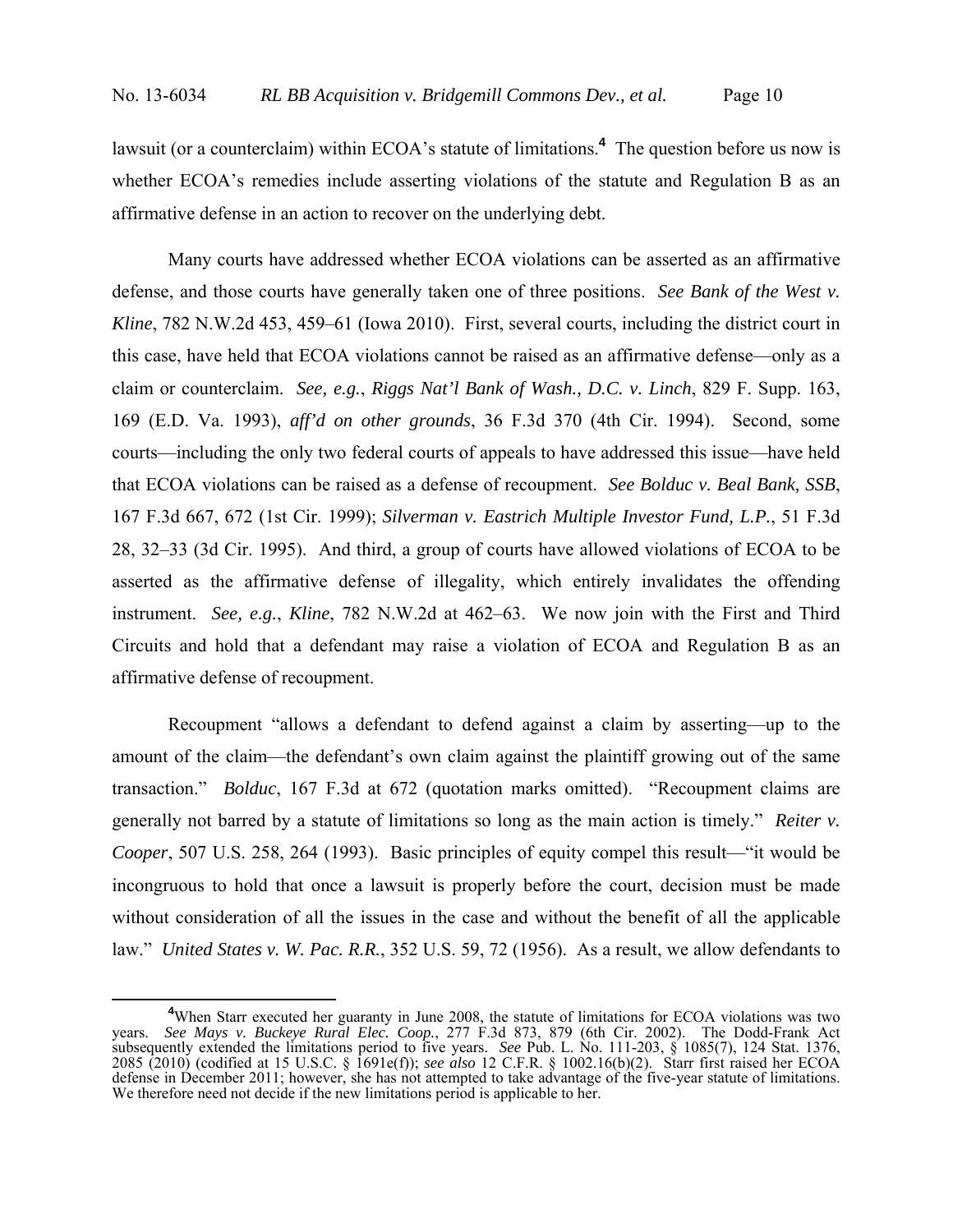raise an affirmative claim as a defense of recoupment, "absent the clearest congressional language to the contrary." *Beach v. Ocwen Fed. Bank*, 523 U.S. 410, 415 (1998) (quotation marks omitted).

We see no command in ECOA or Regulation B to deny defendants the ability to assert a violation as a recoupment defense. To the contrary, Congress has explicitly granted courts the ability to craft appropriate equitable remedies for ECOA violations, 15 U.S.C.  $\S$  1691e(c), reflecting the statute's "broad remedial goals." *Barney*, 110 F.3d at 1211 n.6. Allowing a recoupment defense "also protects the ill-informed spouse where the bank happens or chooses to wait more than two [or five] years before suing on the note." *Bolduc*, 167 F.3d at 672. By contrast, prohibiting a recoupment defense "would seriously undermine the Congressional intent to eradicate gender and marital status based credit discrimination." *Silverman*, 51 F.3d at 33 (quoting *Integra Bank/Pittsburgh v. Freeman*, 839 F. Supp. 326, 329 (E.D. Pa. 1993)). And if the guaranty was illegally obtained in the first place, "a creditor may not claim legal reliance" when it comes time to enforce the instrument. *Id.* (quoting *Integra*, 839 F. Supp. at 329).

The courts that have rejected any affirmative defense for violations of ECOA and Regulation B generally proceed along two fronts. First, these courts point out that ECOA does not expressly permit affirmative defenses, while it lays out a detailed remedial scheme of actual and punitive damages, plus attorneys' fees. *See, e.g.*, *Riggs*, 829 F. Supp. 2d at 169. This approach is backwards. Congress does not need to specify that a statutory cause of action can be raised as a recoupment defense—we presume it can, "absent the clearest congressional language to the contrary." *Beach*, 523 U.S. at 415 (quotation marks omitted). Far from clearly prohibiting this form of relief, ECOA permits the courts to "grant such equitable and declaratory relief as is necessary to enforce the requirements imposed" by the statute. 15 U.S.C. § 1691e(c). Second, these courts assert that effectively invalidating a guaranty through a recoupment defense "is a remedy too drastic . . . to implement simply by reading between the lines of [] ECOA." *CMF Va. Land, L.P. v. Brinson*, 806 F. Supp. 90, 95 (E.D. Va. 1992). This conclusion is not for us to make. Regulation B permits spouse-guarantors to sue for their actual damages from entering into an illegally required guaranty. A recoupment defense simply allows the spouse-guarantor to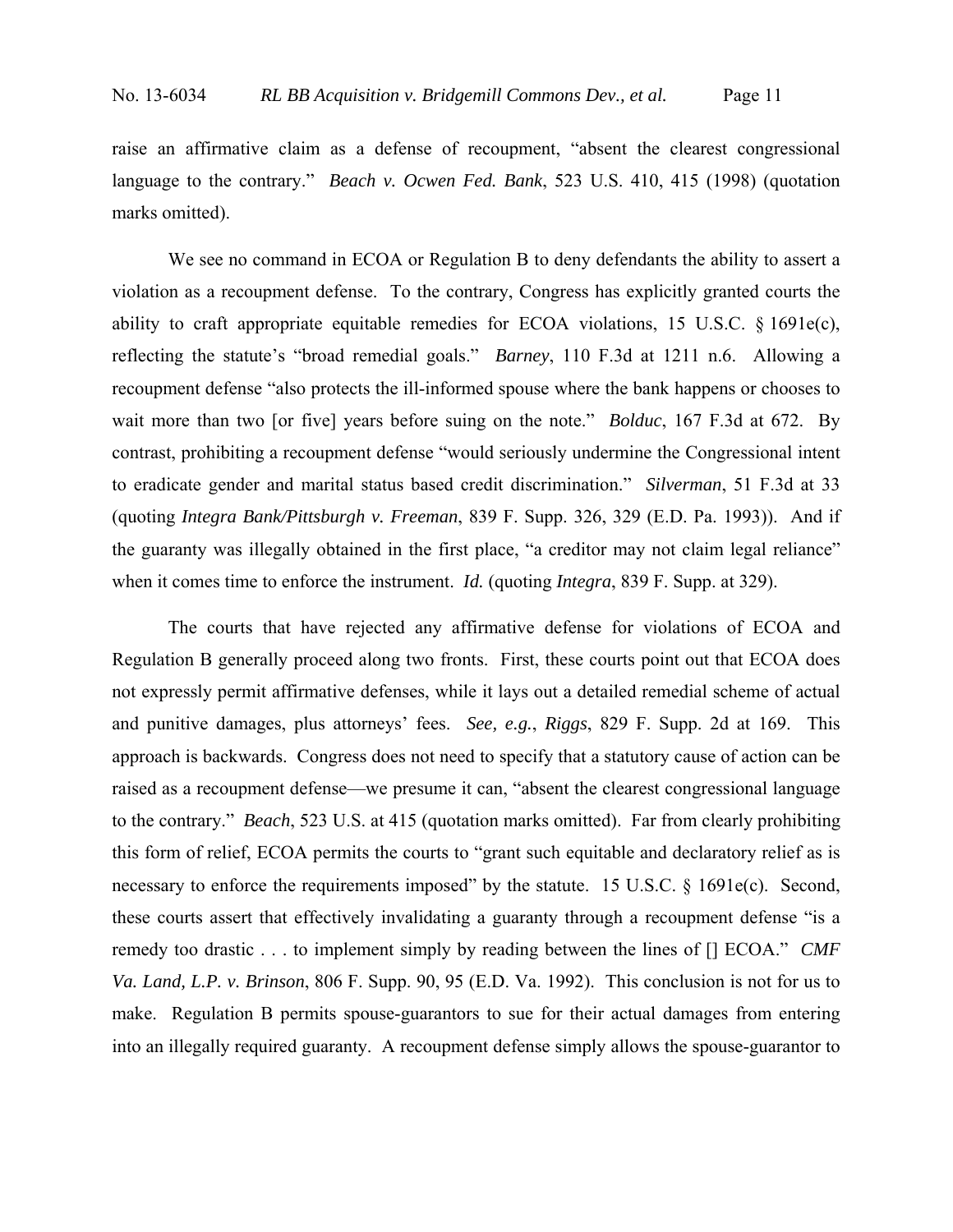recover these actual damages in a different procedural posture. In short, we see no reason to refuse to recognize a defense of recoupment for violations of ECOA and Regulation B.**<sup>5</sup>**

# **IV. THE MERITS OF THE SPOUSE-GUARANTOR DEFENSE**

At this point, we would ordinarily turn to the merits of the spouse-guarantor defense in this case. The district court, however, did not reach the merits and the parties did not fully brief them on appeal. We will not rule on this issue in the first instance. *See United States v. Henry*, 429 F.3d 603, 618 (6th Cir. 2005). We therefore vacate the district court's grant of summary judgment against Starr and remand to allow that court to consider the merits of Starr's affirmative defense. We will take this opportunity to set out how a motion for summary judgment concerning violations the spouse-guarantor rule should be decided.

We generally evaluate the merits of an ECOA claim using burden-shifting framework developed in *McDonnell Douglas Corp. v. Green*, 411 U.S. 792 (1973). *See Mays v. Buckeye Rural Elec. Coop.*, 277 F.3d 873, 876 (6th Cir. 2002); *Lewis v. ACB Bus. Servs., Inc.*, 135 F.3d 389, 406 (6th Cir. 1998). The burden-shifting framework operates well in the run-of-the-mill ECOA claim, when an individual is denied credit on the basis of a protected characteristic, such as race, sex, or marital status. The typical ECOA plaintiff is very similar to a Title VII plaintiff, who has been denied a job or promotion or whose employment conditions have worsened because of a protected characteristic. In both cases, the plaintiff must prove discrimination, and the *McDonnell Douglas* burden-shifting approach "is intended progressively to sharpen the inquiry into [this] elusive factual question." *Tex. Dep't of Cmty. Affairs v. Burdine*, 450 U.S. 248, 255 n.8 (1981). But Regulation B prohibits "requir[ing]" the guaranty of a spouse as a general matter, regardless of whether the creditor's motivation is benign or invidious. 12 C.F.R.  $\S 202.7(d)(1)$ , (5), 12 C.F.R.  $\S 1002.7(d)(1)$ , (5). Where plaintiffs do not need to prove discrimination, we have no need for the *McDonnell Douglas* approach.

To prove a violation of the spouse-guarantor rule, a spouse-guarantor need only prove that her spouse applied for credit, and either the creditor "require[d] the signature of [the]

**<sup>5</sup>** <sup>5</sup>We hold that the recoupment defense is available as a matter of federal law. We do not address whether Tennessee courts (Starr's guaranty is governed by Tennessee law) would recognize a defense of illegality for guarantees procured in violation of ECOA and Regulation B.